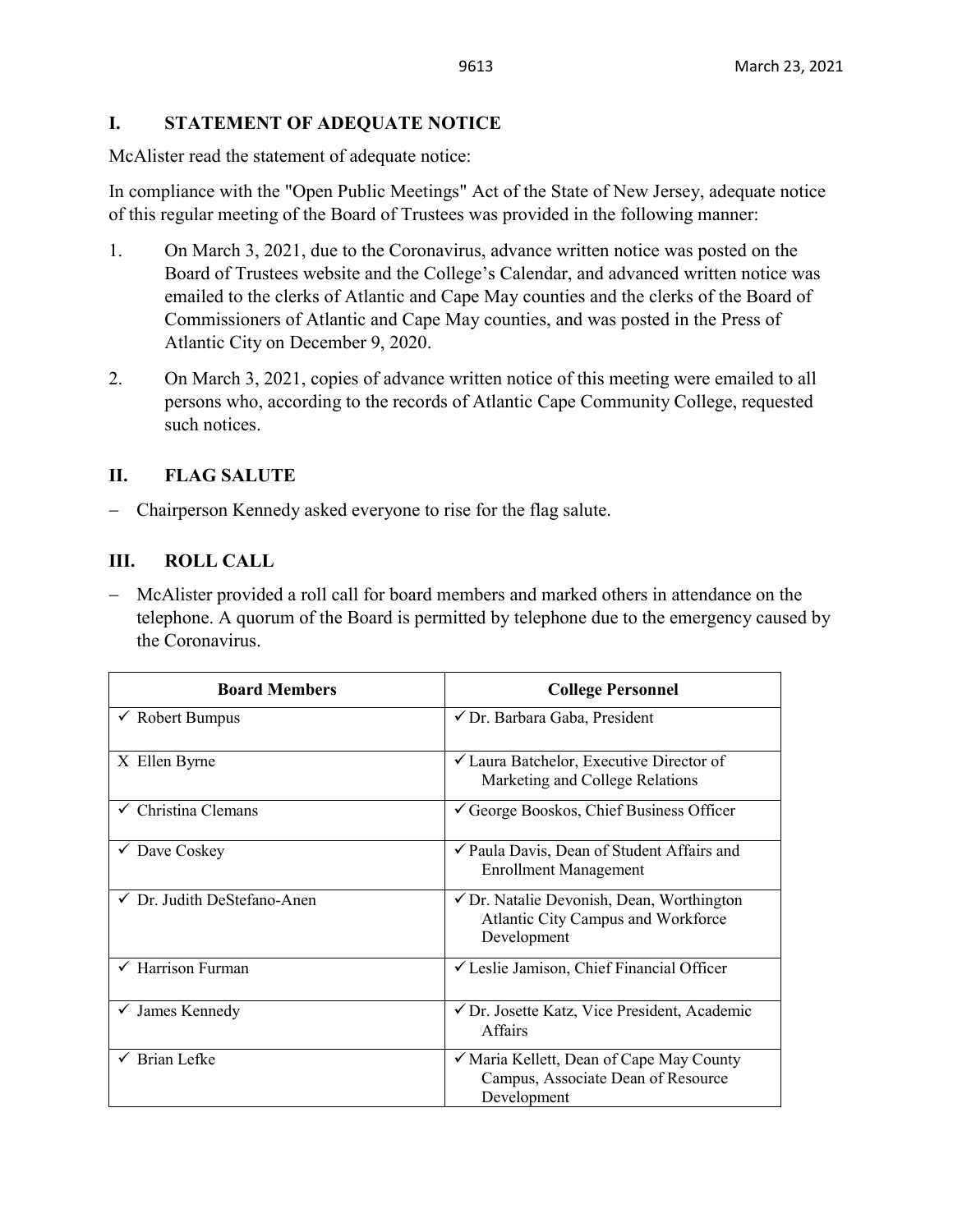| <b>Board Members</b>                                                        | <b>College Personnel</b>                                                                                                                      |  |  |
|-----------------------------------------------------------------------------|-----------------------------------------------------------------------------------------------------------------------------------------------|--|--|
| $\checkmark$ Maria K. Mento                                                 | √ Jean McAlister, Board Secretary, Chief of<br>Staff, and Dean of Resource Development                                                        |  |  |
| $\checkmark$ Daniel Money                                                   | √ Dr. Vanessa O'Brien-McMasters, Dean,<br>Institutional Research, Planning &<br>Effectiveness                                                 |  |  |
| $\checkmark$ Valerie Myland                                                 | √ John Piazza, Chief Information Officer                                                                                                      |  |  |
| $\checkmark$ Donald J. Parker                                               | $\checkmark$ Mickey Trageser, Executive Director, Human<br>Resources                                                                          |  |  |
| $\checkmark$ Maria Ivette Torres                                            | <b>Legal Counsel</b><br>✔ Lou Greco, Esq., Board Solicitor                                                                                    |  |  |
| <b>Public in Attendance</b>                                                 |                                                                                                                                               |  |  |
| √ Fred S. Caltabiano, CPA, CFE, RMA, PSA,<br>Partner, Bowman & Company, LLP | ✔ Bonnie Lindaw, Chief Financial Officer,<br>County of Atlantic                                                                               |  |  |
| <b>Faculty and Staff in Attendance</b>                                      |                                                                                                                                               |  |  |
| √ Dr. Denise Coulter, Dean, Liberal Studies                                 | $\checkmark$ Gracellen Etherton, Senior Manager, Office<br>of the President / Board of Trustees<br><b>Operations and Resource Development</b> |  |  |
| ✓ Caesar Niglio, Master Technician, Student<br>Affairs, ACCCEA              | $\checkmark$ Effie Russell, Professor, English                                                                                                |  |  |

## **IV. CALL TO ORDER**

− Chairperson Kennedy called the meeting to order at 6:02PM on March 23, 2021.

# **V. PRESIDENT'S REPORT**

Dr. Gaba discussed the following:

## **COVID-19 Update**

− Dr. Gaba reviewed the initiatives undertaken by the college over the past year to support our students and wider community during the COVID-19 pandemic, including disbursement of CARES Act emergency relief funds, food and supermarket gift card distributions, the Laptop Loaner Program and other student supports, and support of community vaccination efforts.

## **Commencement**

− Last year's graduation for the Class of 2020 was virtual. This year, the college will do a hybrid model with a socially distanced drive-through ceremony on the Mays Landing Campus quad on May 20, 2021, along with a Virtual Graduation to air on June 9, 2021.

## **New Jersey Offshore Wind Training Challenge**

− Atlantic Cape is applying for the New Jersey Offshore Wind Training Challenge Grant through the New Jersey Economic Development Administration (NJEDA) and the Office of the Secretary of Higher Education (OSHE).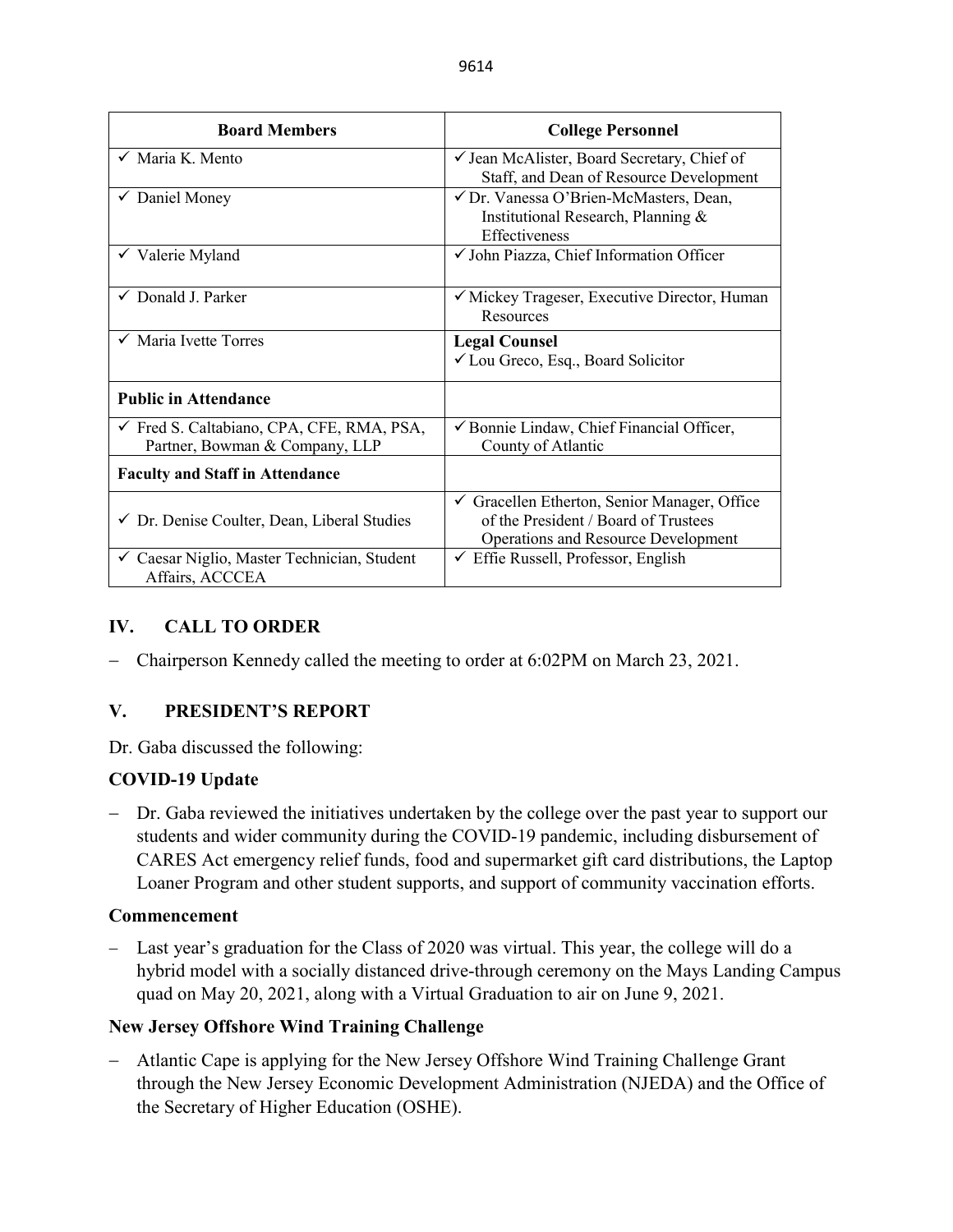- − If awarded, this grant will provide up to \$3 million in seed funding to establish a Global Wind Organization (GWO) certified Basic Safety and Sea Survival Training program, including a supporting facility addition at the Worthington Atlantic City Campus. This industryrecognized safety credential is required for a number of jobs in the offshore wind industry.
- − Atlantic Cape is the lead applicant on this grant opportunity in partnership with Stockton University, and we are garnering support from various entities including union and business leaders.

## **Athletics**

− The Atlantic Cape Buccaneers Baseball Team won their season opener against Rowan College of South Jersey-Cumberland, a nationally ranked team, on March 17, 2021 and are now 4-0.

# **Student Accomplishments**

- − Atlantic Cape student Jason Smith took Professor Effie Russell's English Composition II course in 2019, and Professor Russell entered his research paper in a national writing contest with Norton Publishers.
- − We are very proud to report that Norton has published Jason's essay in the textbook *They Say, I Say* by Gerald Graff and Cathy Birkenstein. Norton is an esteemed publisher of academic texts, and this textbook is widely respected and used by English faculty at colleges and universities throughout the United States.

*Secretary's Note-The President's full monthly report is posted on the Board webpage.* 

# **Inside the College**

− George Booskos, Chief Business Officer presented on "Facilities Master Plan 2021-2025".

# **VI. COMMENTS FROM THE PUBLIC**

- − Chairperson Kennedy called for comments from the public on agenda items.
- None noted.

# **VII. CONSENT RESOLUTONS**

− McAlister read the following consent resolutions.

**Res. #77** Regular Session Minutes (February 23, 2021)

## **Res. #79**

## **Personnel Action**

*Appointments -* **Monica Gotwals**, Housekeeper I, effective March 24, 2021, at a salary of \$30,088; **Alexandra Ho-Ramirez**, Housekeeper I, effective March 24, 2021, at a salary of \$30,088; **Jerome Ingram**, Enrollment Navigator, effective March 24, 2021, at a salary of \$46,632.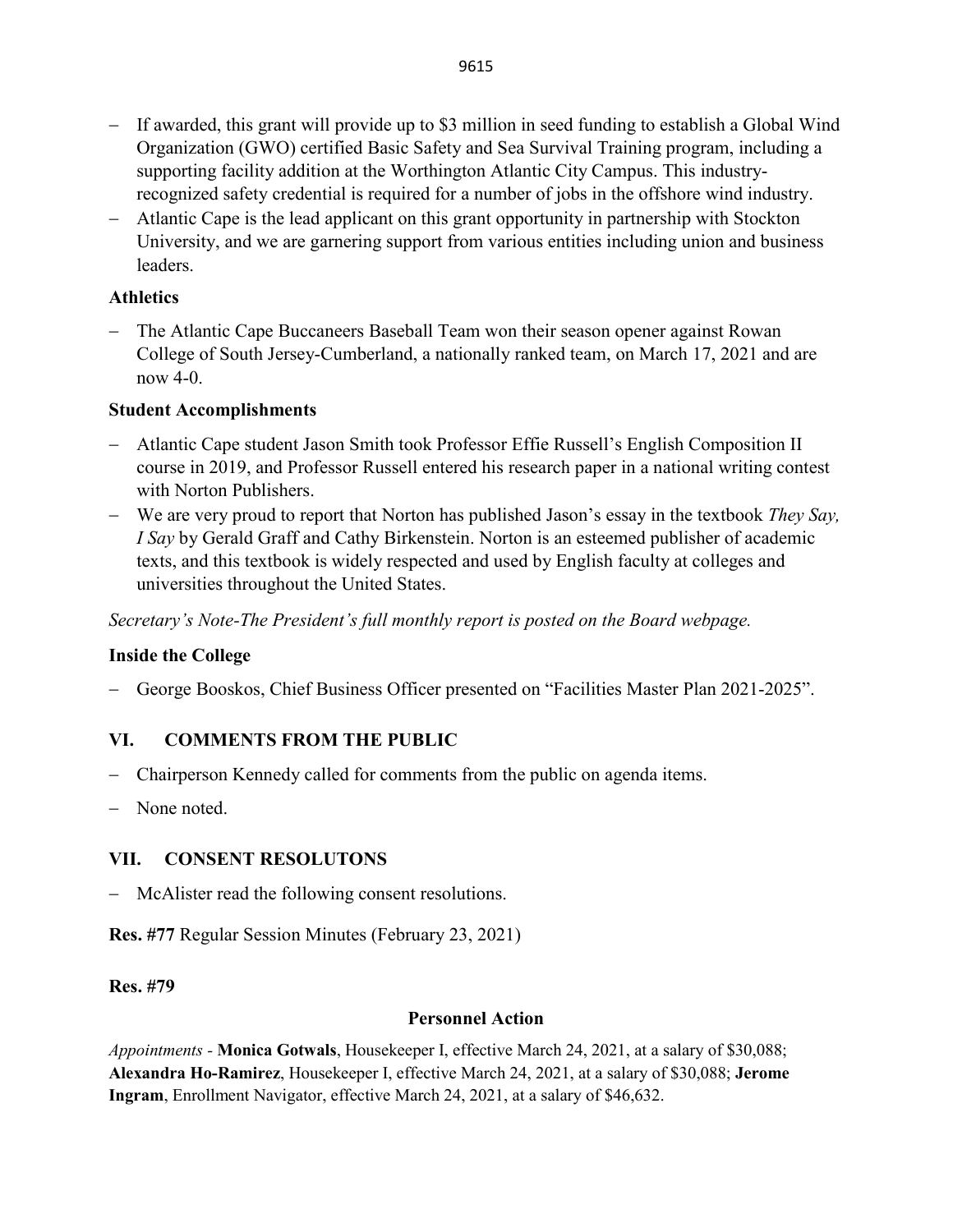*Promotions -* **Michelle Perkins**, Director, Instructional Technology, effective March 24, 2021 at a salary of \$85,162; **Nicole Thompson**, Advertising and Media Coordinator promoted to Advertising and Media Manager at a salary of \$47,797.

*Extension of Appointment -* **Shara Deberry**, extension of appointment as temporary full-time Instructional Technology Program Coordinator at an annual salary of \$46,632 through December 31, 2021 [Grant Funded].

**Res. #87** 

#### **Policy Updates**

Policy No. 901 *Classification of Services* Policy No. 905 *Energy Conservation* Policy No. 910 *Recycling Policy* Policy No. 911 *Roof Access* Policy No. 912 *Sign and Poster Placement* Policy No. 904 *Bicycles* Policy No. 907 *Occupant's Responsibilities* Policy No. 919 *Uniforms and Equipment*

The elimination of the following Board policies as they will be reclassified as Facilities Department policies with minor revisions for accuracy and clarity: Policy No. 901 *Classification of Services*; Policy No. 905 *Energy Conservation*; Policy No. 910 *Recycling Policy*; Policy No. 911 *Roof Access*.

The elimination of Board Policy No. 912 *Sign and Poster Placement* as it will be reclassified as a Facilities Department Procedure No. 900.8 with minor revisions for accuracy and clarity.

The elimination of the following Board policies as they are operational and redundant to other college policies and/or resources: Policy No. 904 *Bicycles*; Policy No. 907 *Occupant's Responsibilitie*s; Policy No. 919 *Uniforms and Equipment*.

#### **Res. #84**

## **Termination of the Performing Arts Option in Liberal Arts, A.A.**

Termination of the Performing Arts Option in Liberal Arts, A.A. degree effective Fall 2021.

#### **Res. #85**

## **Cybersecurity Option in Computer Systems Support, A.A.S.**

Offering the Cybersecurity Option in Computer Systems Support, A.A.S. effective Fall 2021.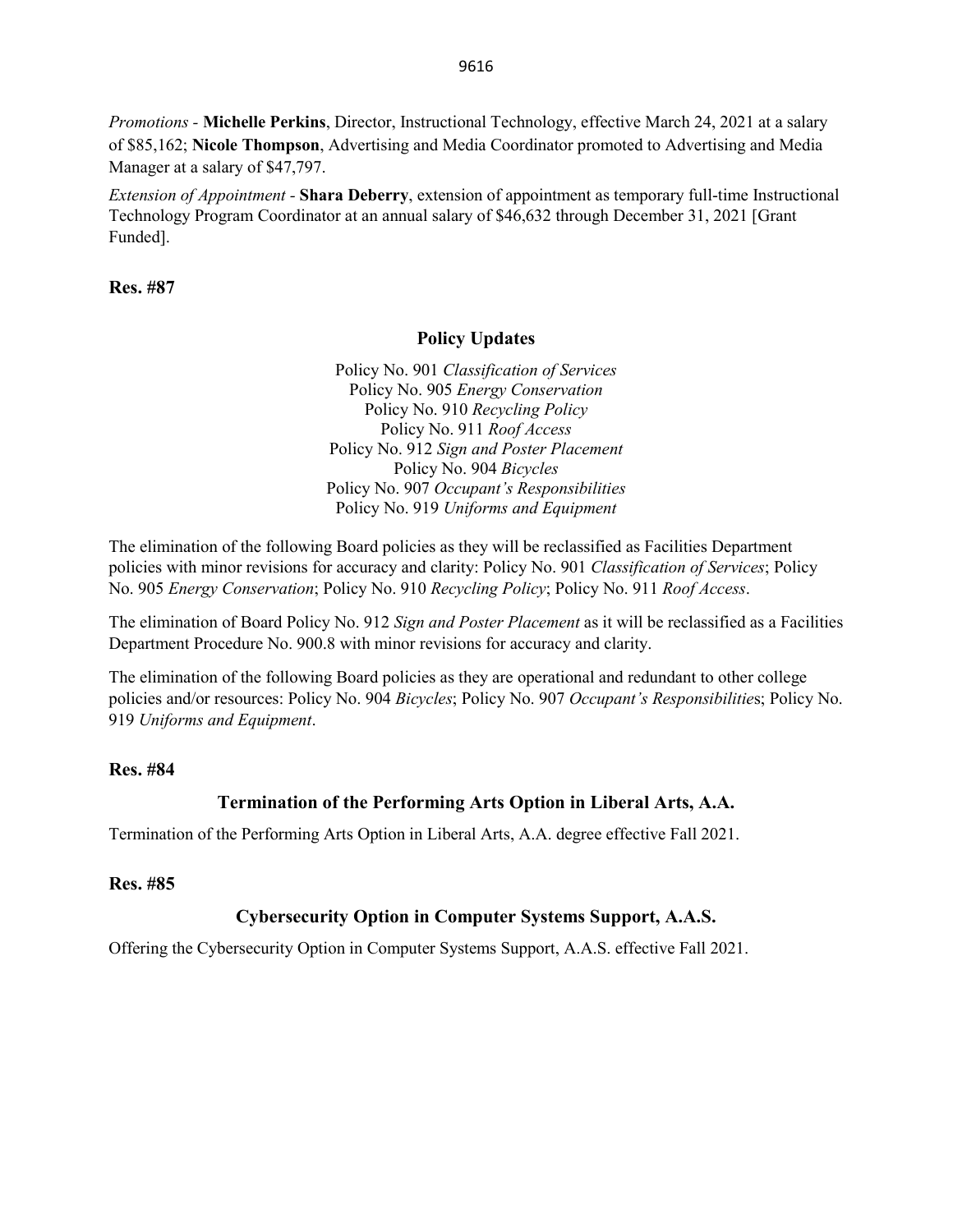**Res. #80** 

#### **Award of Bids**

| <b>Number</b>  | <b>Item and Vendor Information</b>                                   | Amount            |
|----------------|----------------------------------------------------------------------|-------------------|
| Bid Exempt 896 | Campus Groups Student Engagement Platform                            | \$36,062.00       |
|                | <b>CARES HEERF</b> – Institutional Portion (Grant<br><b>Funded</b> ) |                   |
|                | <b>Novalsys</b><br>New York, NY                                      |                   |
| Bid Exempt 897 | Emergency Repairs to Mays Landing Campus Library*                    | \$22,958.28       |
|                | Chapter 12 Funds                                                     |                   |
|                | Mazza's Furniture & Carpet<br>Blue Anchor, NJ                        |                   |
|                | *Retroactive to March 10, 2021.                                      |                   |
|                |                                                                      | Total \$59,020.28 |

#### **Res. #27 Revised**

#### **Casino Reinvestment Development Authority (CRDA) Grant – "Atlantic City Works"**

To accept an allocation of \$492,778 from the Casino Reinvestment Development Authority (CRDA) for a workforce training program titled "Atlantic City Works" that will deliver training to Atlantic City residents and employees of Atlantic City casinos, focused on Foundations for Success (Adult Basic Education and English as a Second Language); Certification and Credential Programs; and Incumbent Worker Training programs, over a term of one year (April 1, 2021 – March 31, 2022).

#### **Res. #95 Revised**

### **CARES ACT Higher Education Emergency Relief Fund - Strengthening Institutions Program**

To accept an additional \$351,878 for a total allocation of \$546,579 from the Higher Education Emergency Relief Fund - Strengthening Institutions Program over the grant term of May 29, 2020 - May 29, 2021.

#### **Res. #88**

#### **Hunger-Free Campus Grant Program**

To submit an application to the New Jersey Office of the Secretary of Higher Education for the Hunger-Free Campus Grant Program, and, if awarded, to accept an allocation for a grant of up to \$100,000 over the anticipated term of April 2021 through September 30, 2023.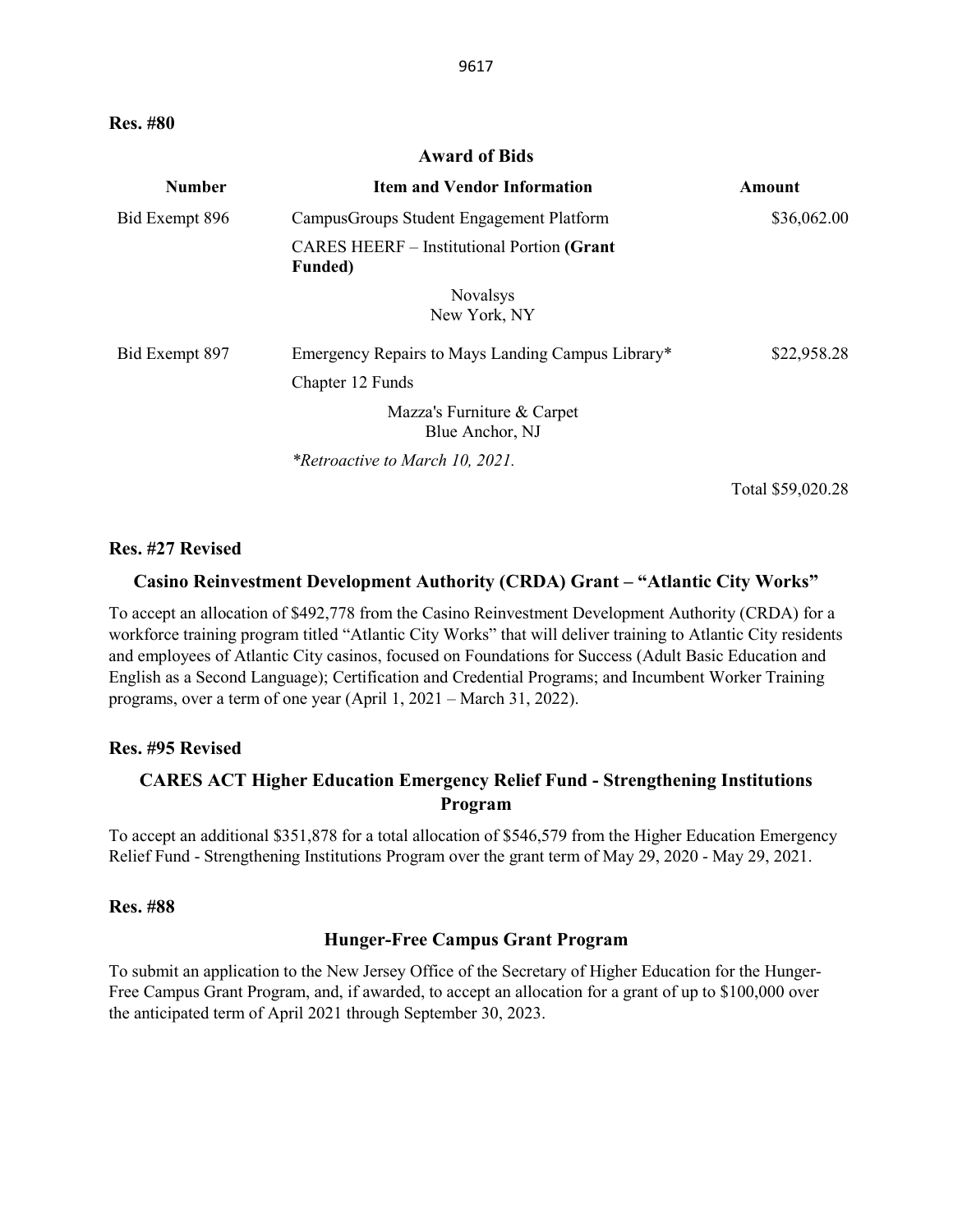#### **Res. #89**

#### **Opportunity Meets Innovation Challenge Grant**

To submit an application to the New Jersey Office of the Secretary of Higher Education for the Opportunity Meets Innovation Challenge Grant, and, if awarded, to accept a grant allocation of up to \$1 million for a grant term through September 30, 2023.

#### **Res. #92** Executive Session

− Trustee Lefke motioned to approve consent resolutions; Trustee Bumpus seconded.

ROLL CALL:

ALL AYES NO NAYS NO ABSTENTIONS

Motion carried.

## **VIII. BUDGET REPORT**

− Trustee Money reported under Resolution #2 and Res. #78 – Regular Resolutions.

## **IX. REGULAR RESOLUTIONS**

#### **Motion to Accept**

DRAFT (as of 3/11/2021) Comprehensive Annual Financial Report (CAFR) for the Fiscal Year ended 6/30/2020.

- − Mr. Caltabiano, partner at Bowman and Company LLP, reported that there were no audit findings requiring action. There were three audit opinions for Board review. Mr. Caltabiano complimented Leslie Jamison, Chief Financial Officer, and her staff for their cooperation during the audit.
- − Mr. Caltabiano commented on the college's conservative approach to the utilization of emergency relief grants in FY2020.
- − Mr. Caltabiano also commented on the budget and the college's ability to operate in a net positive position with an increase in the unrestricted surplus.
- − Chairperson Kennedy and Trustee Money congratulated CFO Jamison and the Finance team.
- − Chairperson Kennedy noted that the pandemic made it a difficult year and this was a job well done.
- − Trustee Torres motioned to accept the Comprehensive Annual Financial Report (CAFR), Trustee Money seconded.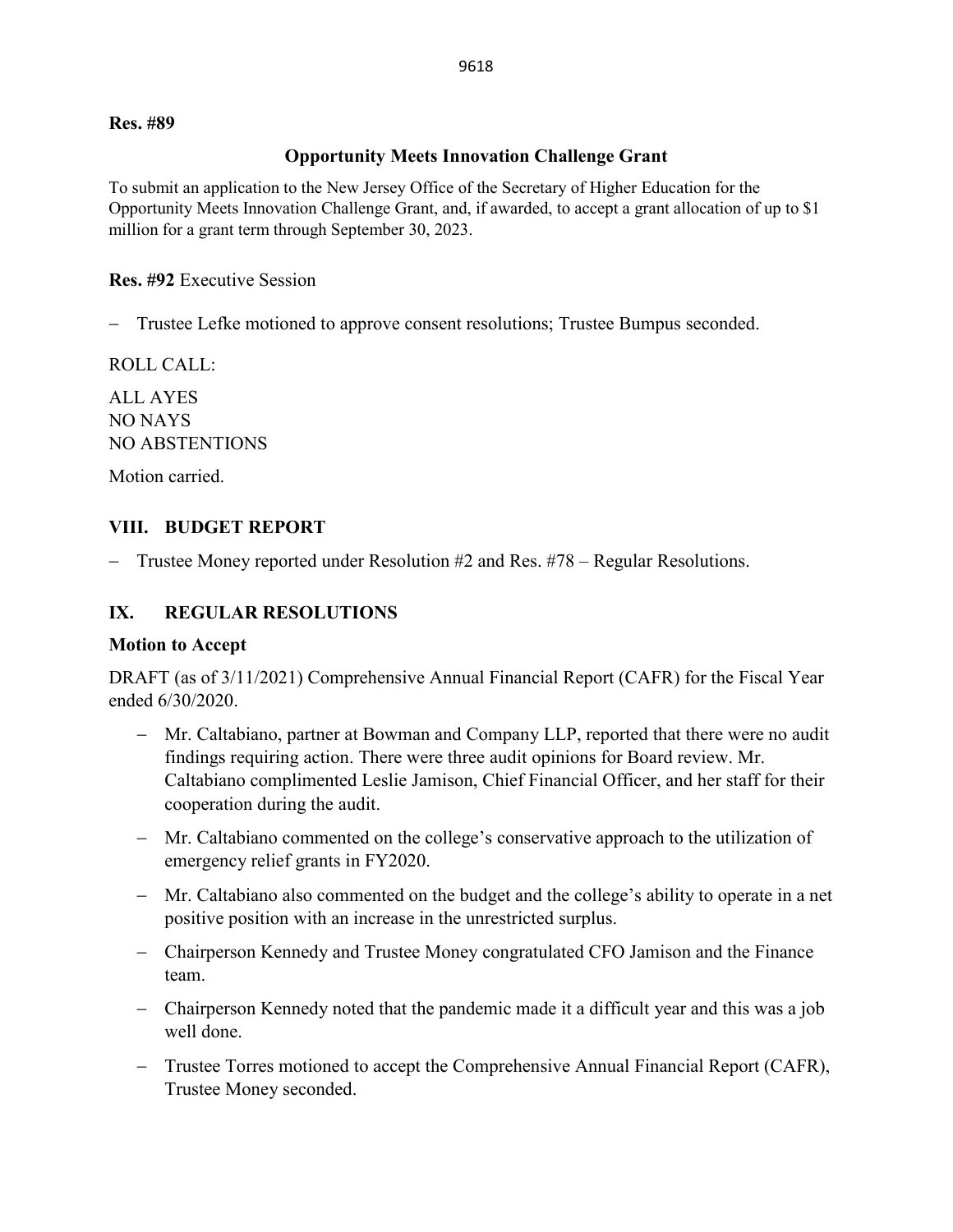ROLL CALL: ALL AYES NO NAYS NO ABSENTIONS

Motion Carried.

**Res. #2** FY20 Financial Statement for twelve months ended June 30, 2020.

- − Trustee Money stated the following:
- − This is the final report for FY20. The college earned 99.34% of budgeted revenues and expensed 95.04% of budgeted expenditures. The FY20 unrestricted net margin is a positive \$1,613,616, and \$166,716 is designated for FY20 encumbrances brought forward to FY21. This reflects a net increase of \$1.4 million to the fund balance.
- − Trustee Parker motioned to approve Resolution #2; Trustee Coskey seconded.

ROLL CALL: ALL AYES NO NAYS NO ABSTENTIONS

Motion carried.

**Res. #78** FY21 Financial Statement for eight months ended February 28, 2021.

- − Trustee Money stated the following:
- − As of February 28, 2021, the College has earned 78.68% of budgeted revenues and expended 60.53% of budgeted expenditures. Revenue is tracking -9% down from this time last year, and expenditures are lower at -9.6%.
- − Despite the lower tuition and fee revenue and State Appropriations for the first quarter, FY21 is still tracking to be within the approved FY21 margin. This is largely due to cost reduction strategies and the use of federal and state grant funding where allowable.
- − Trustee Money motioned to approve Resolution #78, Trustee Lefke seconded.

ROLL CALL:

ALL AYES NO NAYS NO ABSTENTIONS

Motion carried.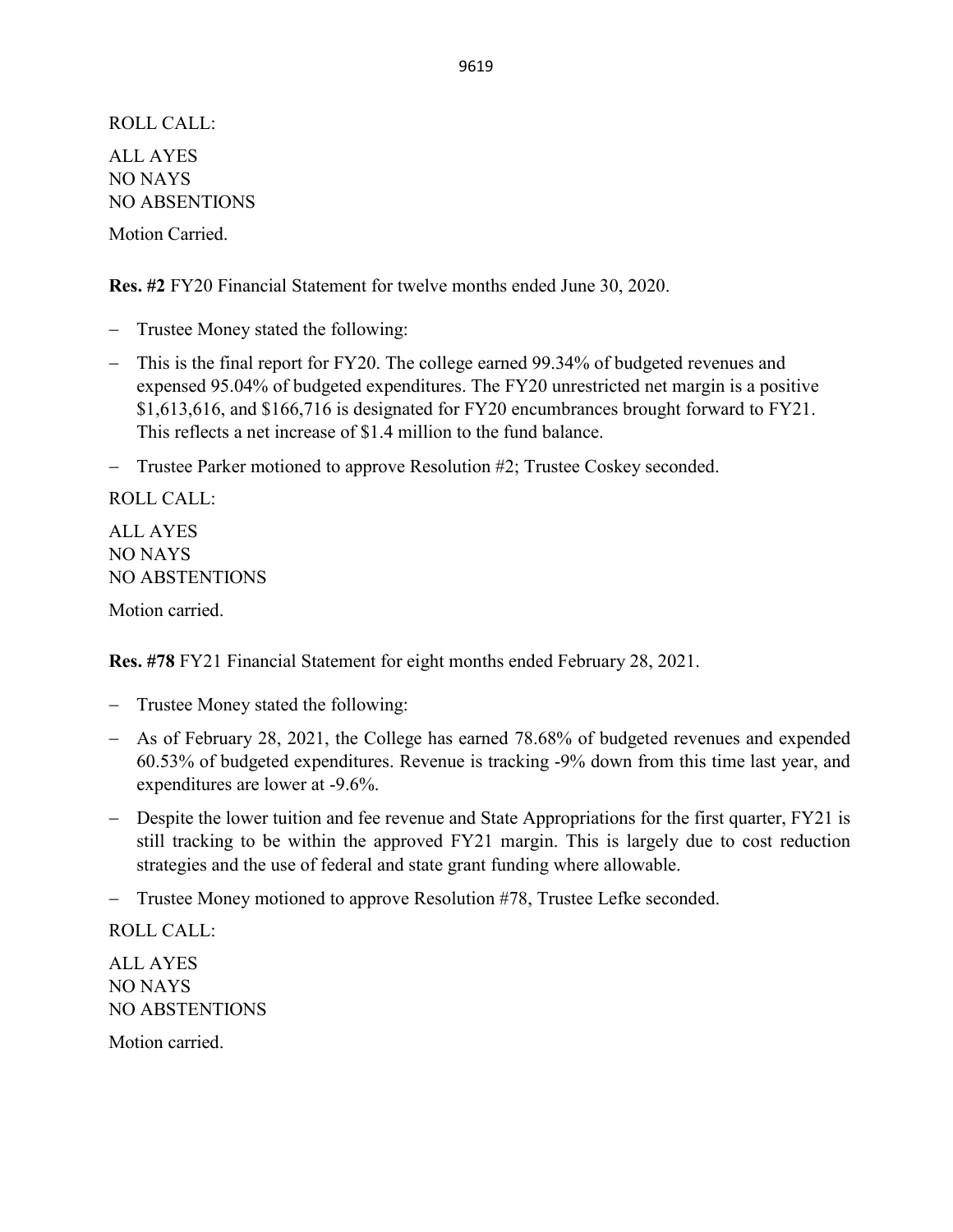#### **Res. #81**

#### **FY22 Revenue Budget**

FY 2021-2022 revenue budget contingent on the Board of School Estimate approval of county appropriations of \$8,621,346 for the college's fiscal year 2021-2022.

- − CFO Jamison stated the following:
- This FY22 budget is based on level credit enrollments from FY21's actuals and no tuition or per credit fee increases for FY22.
- The College's major sources of revenue are:
	- o Tuition and Fees \$21.2 million, or 56.8% of total revenue
	- o County Appropriations \$8.6 million, or 23.1%
	- o State Appropriations \$5.6 million, or 15.1%
- − The College has projected expenditures for educational and general purposes to be \$37,278,365 which is a 2.7% decrease in projected expenditures from the FY21 Original Budget.
- − The FY22 Budget includes a fund balance transfer of \$954,856.
- − The College has been awarded Federal Funding through the Higher Education Emergency Relief Fund. Management will continue to use this essential funding to help mitigate the many effects of the COVID-19 public health crisis. Considerations for HEERF II funding have been incorporated into the development of this budget and, as more regulatory guidance is received, the college will prioritize using the grant funds for our students' needs and fulfilling our mission.
- − The College recognizes and is appreciative of the support provided by the State and Counties with both operating and capital appropriations.
- The Board of School Estimate meeting is scheduled for Thursday, April 8, 2021 at 10AM.

#### **Res. #82**

#### **Tuition and Fees**

Tuition and Fee Schedule for FY 2022.

- − CFO Jamison stated the following:
- − The FY22 Tuition and Fee schedule is based on no increases for tuition or per credit student fees.
- − The Culinary tuition and program fee and the Nursing Program fee remain the same as FY21. Aviation and Radiology course fees are under review and will be brought to the Board for consideration at a future meeting.
- − Trustee Money motioned to approve Resolution #81-82, Trustee Coskey seconded.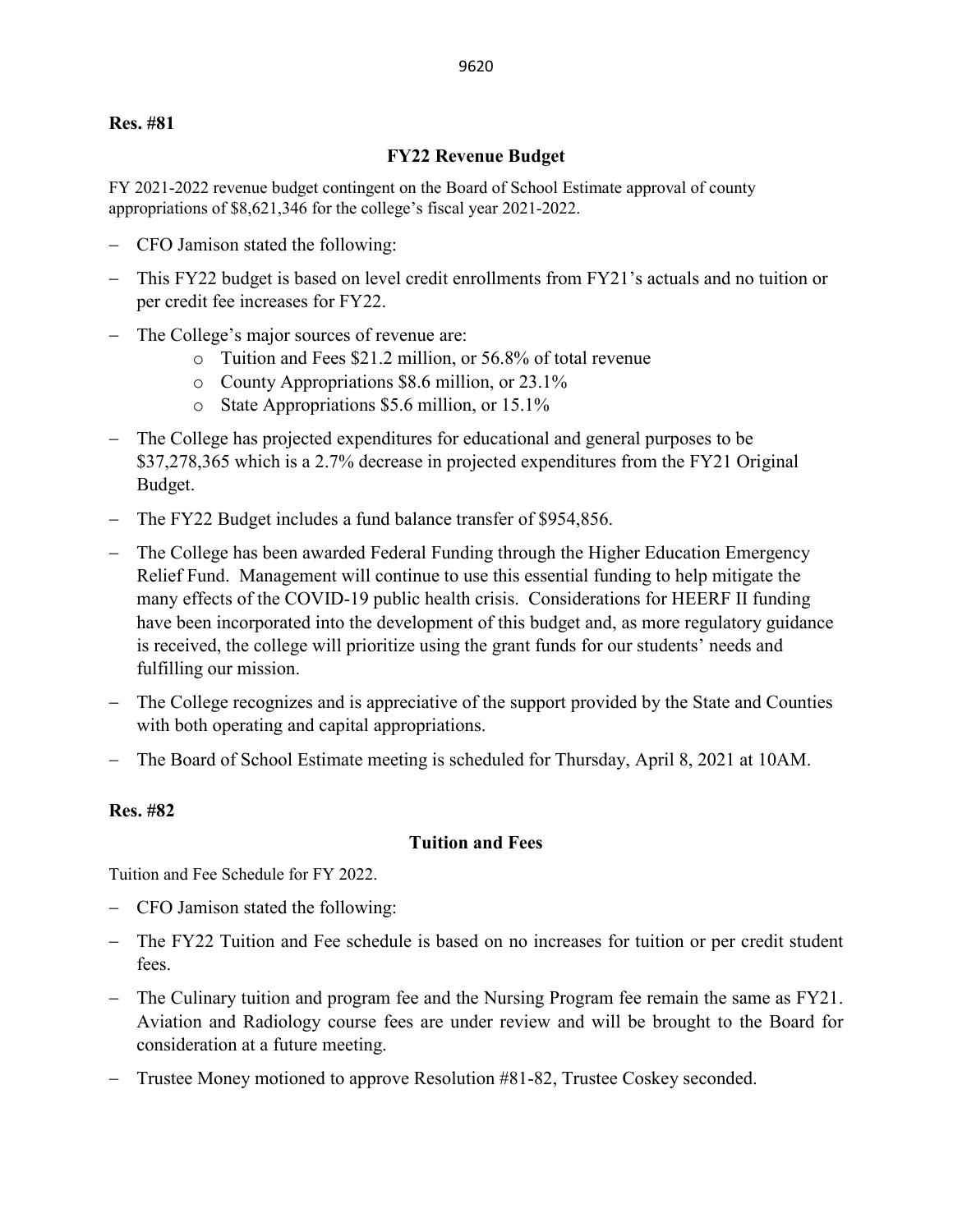ROLL CALL:

ALL AYES NO NAYS NO ABSTENTIONS

Motion carried.

#### **Res. #83**

### **Chapter 12 FY 2022**

Submittal of the attached list of renovations and upgrades for funding from the Chapter 12 FY 2022 allocation at a sum not to exceed \$4,807,000.

− Trustee Torres motioned to approve Resolution #83, Trustee Parker seconded.

ROLL CALL:

ALL AYES NO NAYS NO ABSTENTIONS

Motion carried.

#### **Res. #90**

#### **New Jersey Offshore Wind Safety Training Challenge Grant**

To submit an application, with Stockton University as a partner, to the New Jersey Office of the Secretary of Higher Education (OSHE) and the New Jersey Economic Development Administration (NJEDA) for the New Jersey Offshore Wind Safety Training Challenge, and, if awarded, to accept an allocation of up to \$3 million with a grant term of July 1, 2021 – December 21, 2022 to establish a Global Wind Organization (GWO) certified Basic Safety and Sea Survival Training program and supporting facilities in our counties.

− Trustee Money motioned to approve Resolution #90, Trustee Parker seconded.

ROLL CALL:

ALL AYES NO NAYS NO ABSTENTIONS

Motion carried.

#### **Res. #91**

## **Resolution Recognizing April 2021 as Community College Month**

To recognize April 2021 as Community College Month.

− Trustee Money motioned to approve Resolution #91, Trustee Lefke seconded.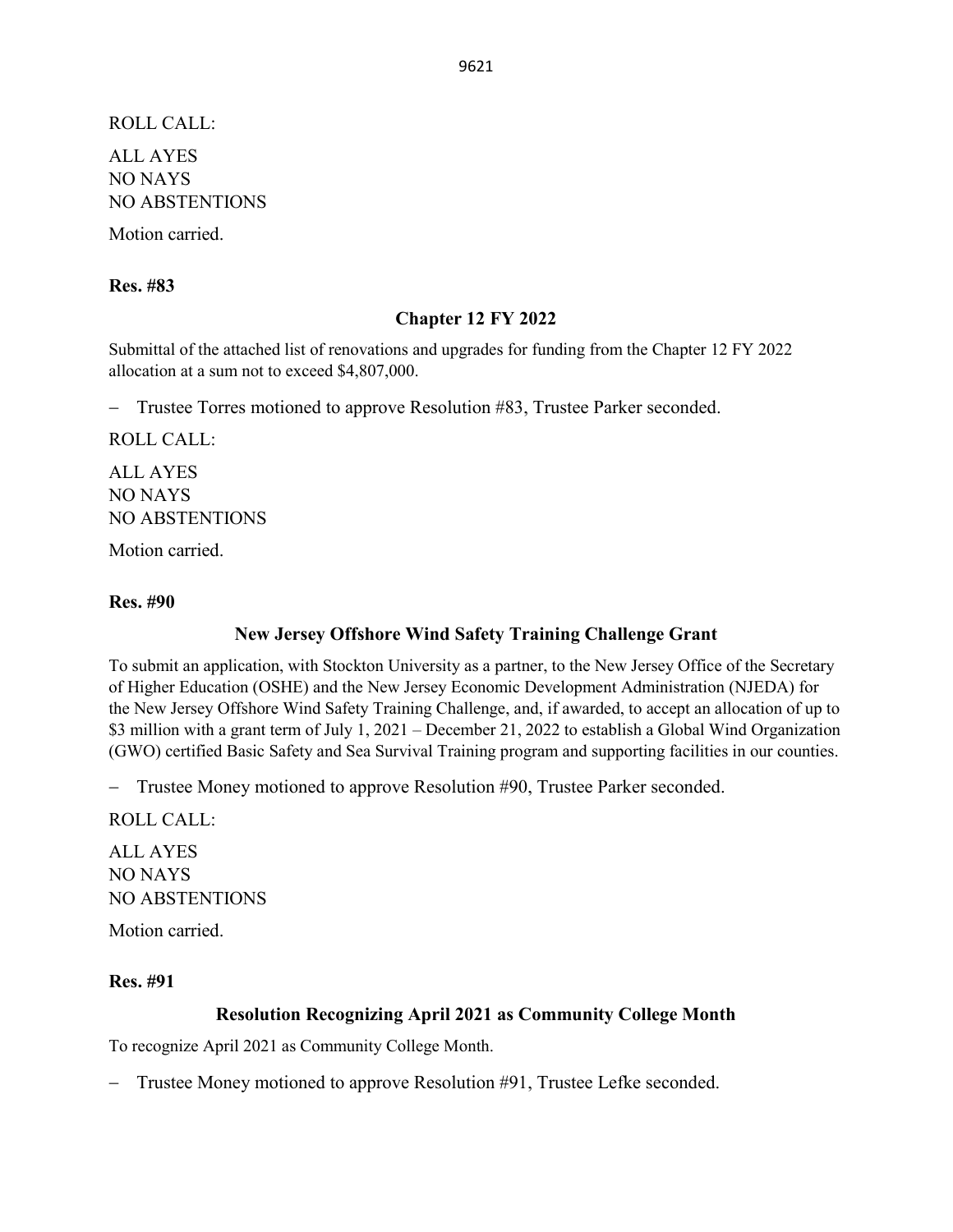ROLL CALL: ALL AYES NO NAYS NO ABSTENTIONS

Motion carried.

#### **Res. #86**

#### **Honorary Resolution Trustee Lynn Kramer**

To honor the legacy of Mrs. Lynn Kramer and extend to her family and friends the Board's sincere condolences

- − Trustee Parker read the resolution in its entirety.
- − Trustee Parker noted that he worked with the Kramer family on many occasions, and they gave back generously everywhere they did business.
- − Trustee Money motioned to approve Resolution #86, Trustee Torres seconded.

ROLL CALL:

ALL AYES NO NAYS NO ABSTENTIONS Motion carried.

## **X. COMMITTEE REPORTS**

PERSONNEL AND BOARD DEVELOPMENT

- − There was no report under the Cunningham-Ruiz Bill.
- − Trustee Parker noted that the last Cunningham Ruiz report was in December 2019.

#### **XI. FOUNDATION REPORT**

Trustee Furman reported on behalf of the Foundation.

- − The Foundation approved \$25,000 in scholarships for students attending the GWO Safety and Sea Survival Training should Atlantic Cape be awarded the State challenge grant.
- The auditor presented the draft audit to the Foundation and there were no findings. Total assets ending FY2020 was \$5,358,841.
- − The Gala Goes Al Fresco event is June 23 at 6PM at Harrah's Waterfront Conference Center. So far, the Foundation has raised \$73,000 for the event which supports scholarships. Sponsorships are still available. The 50/50 raffle tickets are on sale for \$100 and can be purchased at [atlantic.edu/raffle,](http://www.atlantic.edu/about/foundation/gala/raffle.php) and each Trustee will receive two raffle tickets in the mail.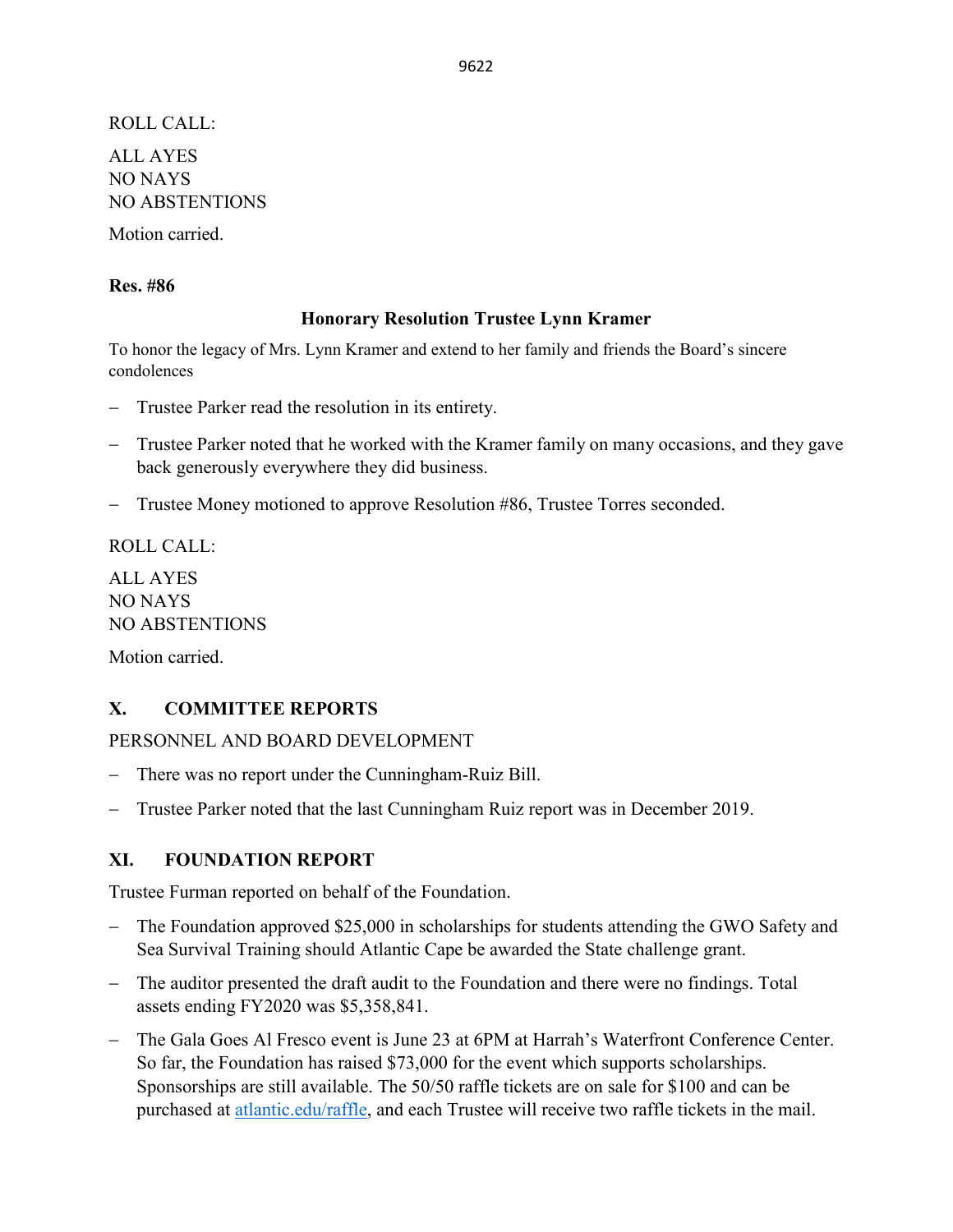## **XII. NEW JERSEY COUNCIL OF COUNTY COLLEGES (NJCCC)**

Dr. Gaba reported the following:

### *Community College Month*

- − April has been designated as Community College Month by the Association of Community College Trustees (ACCT).
- − In 1985 President Reagan issued a proclamation establishing National Community College Month in recognition of the important contributions of community colleges to our total educational system. It has been celebrated every year since then.

## *NJ Senate Budget & Appropriations Committee Testimony*

- − Dr. Gaba testified before the NJ Senate Budget & Appropriations Committee to advocate for additional funding for the community colleges on March 23.
- − The Governor's budget proposes an additional \$5M in operating aid to community colleges (the first increase in 13 years). However, the New Jersey Council of County Colleges (NJCCC) continues to advocate for the original \$10M requested. State operating aid now accounts for less than 15% of the total budget for our state community colleges. Advocacy efforts for the additional \$5M have been underway, including Dr. Gaba's testimony this morning.

# *Community College Opportunity Grant (CCOG)*

- − The Community College Opportunity Grant (CCOG) was signed into law on February 26 and the Council is turning their attention to raising statewide awareness of it for both traditional and adult students.
- − The Office of the Secretary of Higher Education (OSHE), the Higher Education Student Assistance Authority (HESAA), and the New Jersey Council of County Colleges (NJCCC) are working together to ensure we collectively create an informative, extensive, and appealing marketing campaign (\$380,000) to promote CCOG specifically and enrollment in community colleges more broadly on a statewide basis.

# **XIII. OTHER BUSINESS**

- − Trustee Money state the following:
	- o As we recognize Women's History Month in March 2021, we would be remiss if we did not recognize the leadership of our President of the college, Dr. Barbara Gaba, and her leadership team, faculty, counselors, and support staff that are positive role models for the next generations of our school, community, and state leaders. We must continue to provide avenues of upward motivation and examples of success for them to follow.